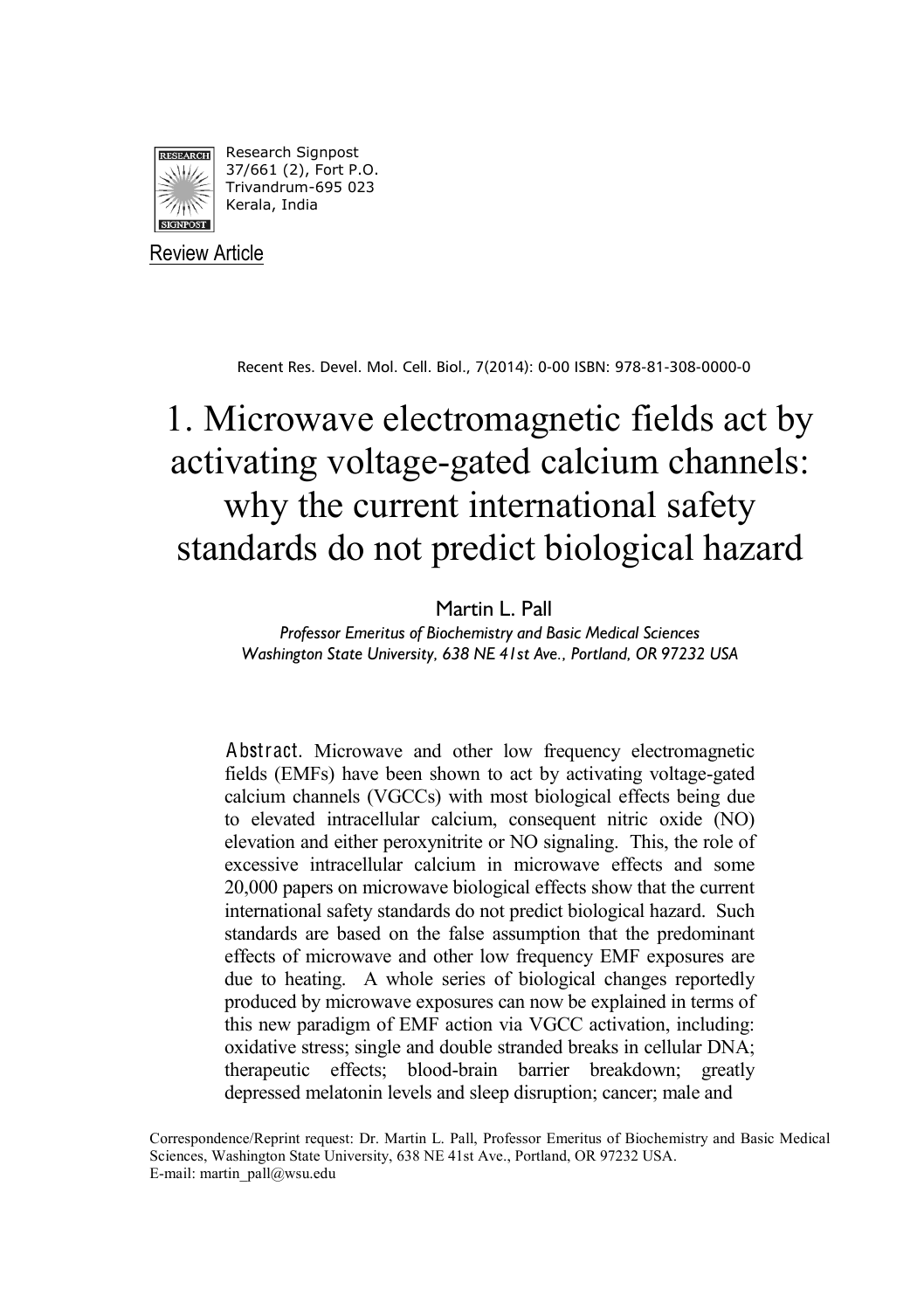female infertility; immune dysfunction; neurological dysfunction; cardiac dysfunction including tachycardia, arrhythmia and sudden cardiac death. A two-phase program for greatly improving EMF safety standards is proposed.

There have been demonstrations by "activists" in many parts of the world against what they consider to be unsafe exposures to microwave frequency electromagnetic fields (EMFs). Such exposures have increased by large amounts in recent years. Such demonstrations have been met with assertions by government organizations and by industry that these exposures are well within international and national safety standards and therefore can be assumed to be safe. They are correct that these are well within safety standards. A central question being examined here is whether these standards are based on well documented science such that if they are, we should be assured of safety.

Current U.S. and International safety standards are based on the assumption that the only important thing that microwave and other low frequency EMFs can do biologically is to heat things (1-5), like heating things in a microwave oven. Based on that assumption, safety standards are based on heating (1-5) and the reasonable inference, if <sup>t</sup>ha<sup>t</sup> <sup>a</sup>ssumption is correct, is that levels of exposures which only produce insignificant heating have no biological impact and therefore are "safe." In fact advocates for current standards argue that current safety standards are about 100 times more stringent than is needed (1), because even exposure levels 100 times higher than allowed by current safety standards produce only slight heating.

However, over 20,000 publications in the scientific literature have reported substantial biological effects of at exposures well within safety standards, such that none of these should be possible if current safety standards are scientifically based. These include some 4000 studies on therapeutic effects of microwave EMFs, effects that are well known to be non-thermal (6)

It should be noted that there is a reasonable basis for the heating assumption underlying current safety standards. The photons that make up microwave frequency and other low frequency fields are very low energy photons, without insufficient energy to individually change the chemistry of our bodies. That is they are different from ionizing radiation or even ultraviolet or visible radiation, where individual photons have sufficient energy to produce chemical changes. How, then can we understand the thousands of studies showing well-documented non-thermal biological effects of microwave frequency and other low frequency EMFs?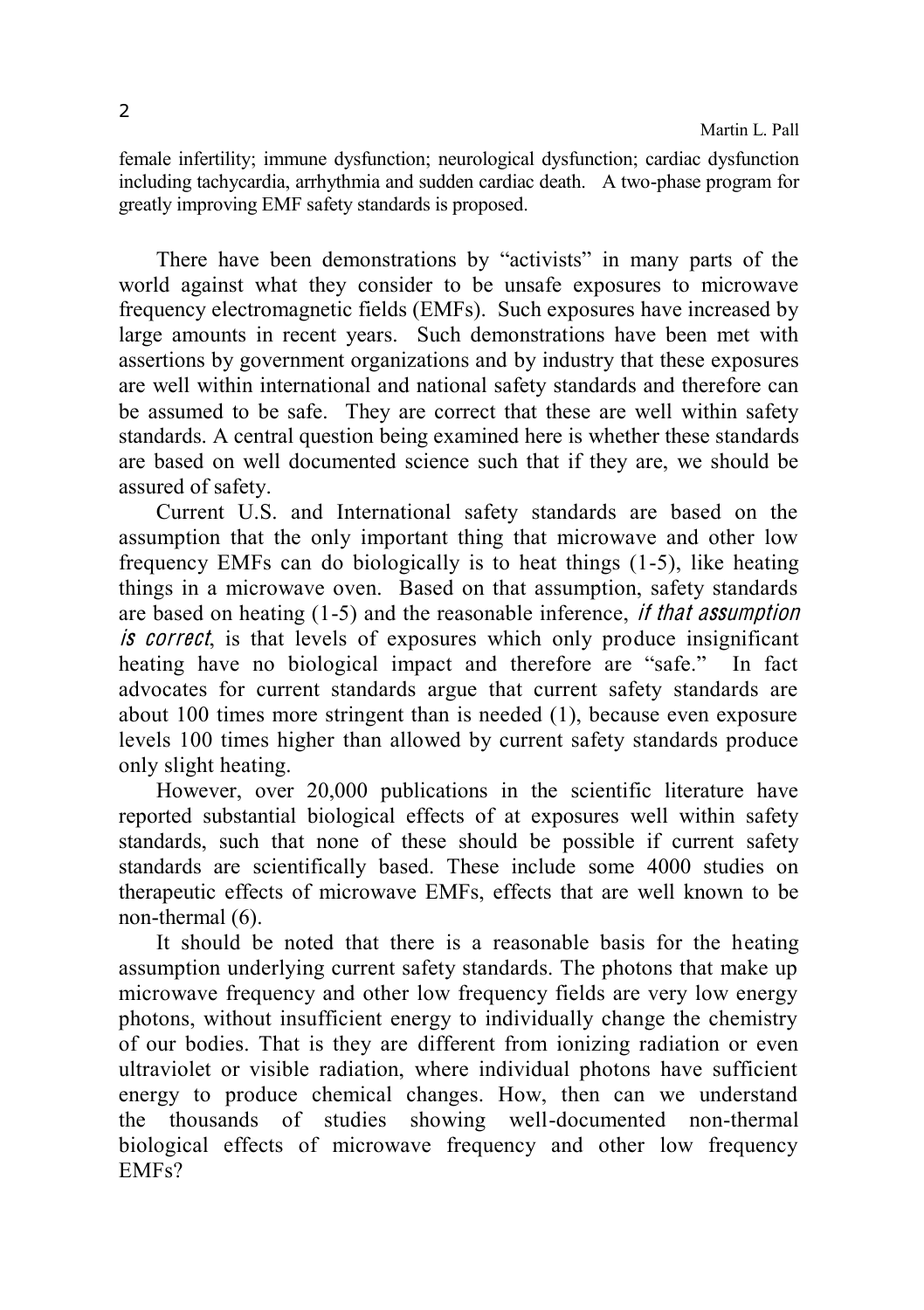## E M Fs act via stimulation of voltage-gated calcium channels  $(V G C S)$

The author showed in a recent review (7), that in 2 dozen studies, EMF effects on cells and organisms could be blocked by calcium channel blockers, agents that block voltage-gated calcium channels (VGCCs; also known as voltage-operated, voltage-dependent or voltage-regulated calcium channels). In each of these two dozen studies, all of the measured effects were greatly lowered by the calcium channel blockers, suggesting that activation of these channels is responsible for most if not all of the EMF effects (7). In most but not all cases, it was L-type VGCCs that were primarily involved.

Activation of these channels is thought to produce most biological effects through increases in intracellular calcium levels.

In these studies, the EMFs studied were of various types, including extremely low frequency fields such as coming from the 50 or 60 cycle electrical wiring, microwave frequency EMFs, very short nanosecond pulses, and even static electric or magnetic fields. The findings for microwave EMFs create the most concerns, however, because our exposures have increased so quickly in recent years, and new technologies involving new exposures are becoming available at an ever increasing rate. The action of such microwave exposures via VGCC activation is also supported by a large number of studies, reviewed earlier (8,9), showing that elevated intracellular calcium levels were found following low level microwave EMF exposures, leading to changes in calcium signaling. This mode of action is also supported by two studies by Panagopoulos et al (10,11) who predicted that EMFs, including microwave EMFs can act by influencing the charged amino acid residues that control voltage-gated ion channels, to activate some of those channels. These were biophysical modeling studies and they not only support these VGCC findings, they also argue that the activation of these channels by microwave and other low frequency EMFs is biophysically plausible.

We are, therefore, in a situation where the old paradigm of such EMF action, where only heating effects were considered plausible and real (1-5), is replaced by a a new paradigm where VGCC activation by microwave and other EMFs is both plausible and real and provides an explanation for over 20,000 papers in the scientific literature that are inexplicable by the old paradigm.

That does not mean that there may not be other biological actions of EMFs, not involving VGCCs, through their actions on various charged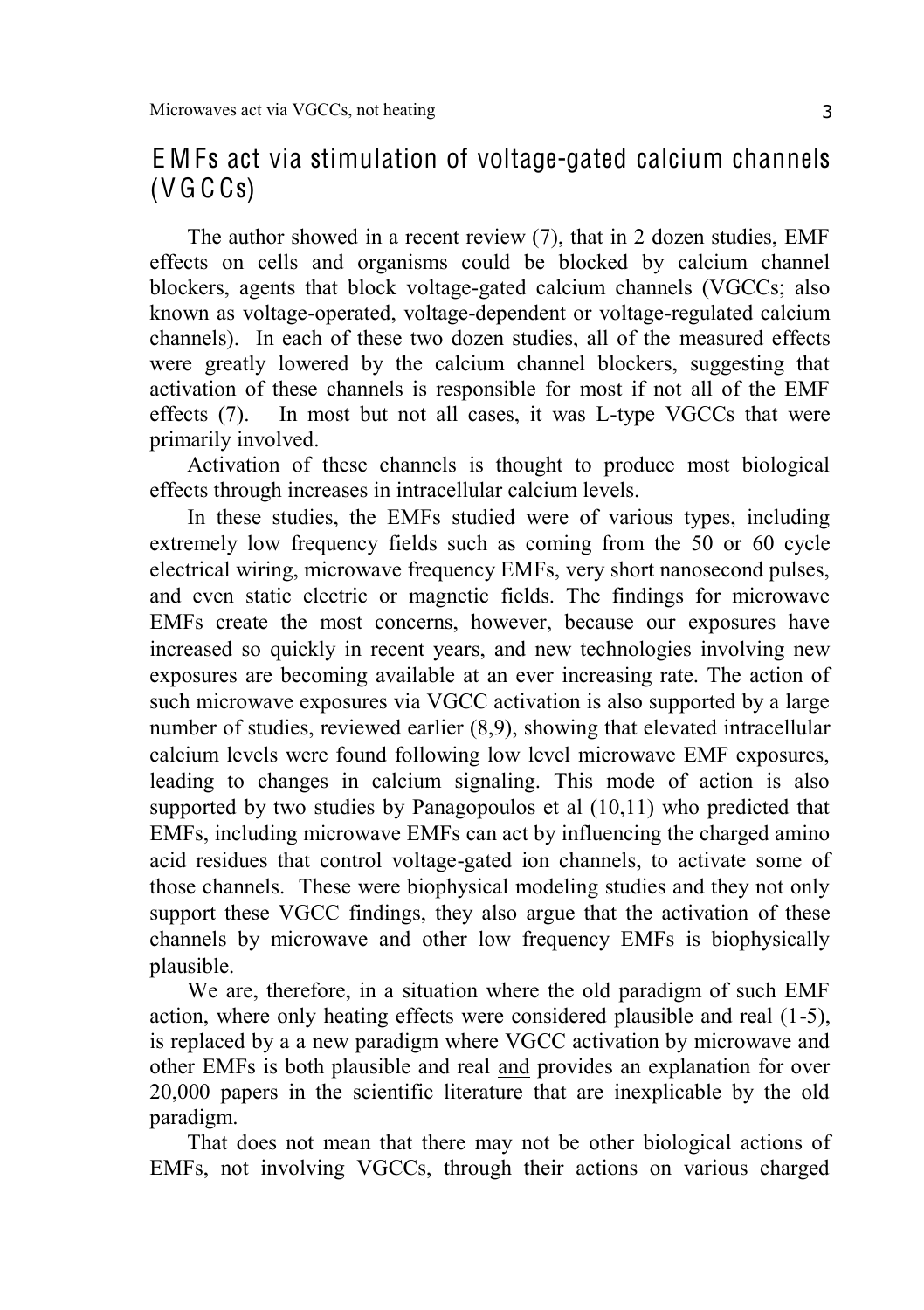chemical groups including amino acid residues in proteins. Pilla reviewed two studies in which microwave EMFs increased calmodulin activation (6). Calmodulin is regulated by intracellular calcium such that its activation may act along with VGCC activation in two related pathways of action discussed below.

## Two related pathways of action that can be activated by V G C C activation

VGCC activation is thought to act, to a great extent by increasing intracellular calcium levels. This is especially true for activation of the L-type VGCCs where the channels stay open relatively long periods of time. Whereas most other ion channels tend to stay open for only perhaps 1 or a few milliseconds, L-type VGCCs tend to stay open typically for a hundred milliseconds or more. Consequently their activation can easily produce a substantial impact on the levels of intracellular calcium.

While other effects of intracellular calcium are also likely to occur following VGCC activation, much of the effect of elevated intracellular calcium has been shown to be produced by calcium/calmodulin stimulation of the two calcium/calmodulin-dependent nitric oxide synthases, nNOS and eNOS (see Fig. 1, below), leading to large increases in nitric oxide (NO). NO can act along two pathways, as indicated in Fig. 1 below, to either stimulate NO signaling along the NO/cGMP, G kinase pathway which is



Figure 1. Possible pattern of action of VGCCs via nitric oxide (NO).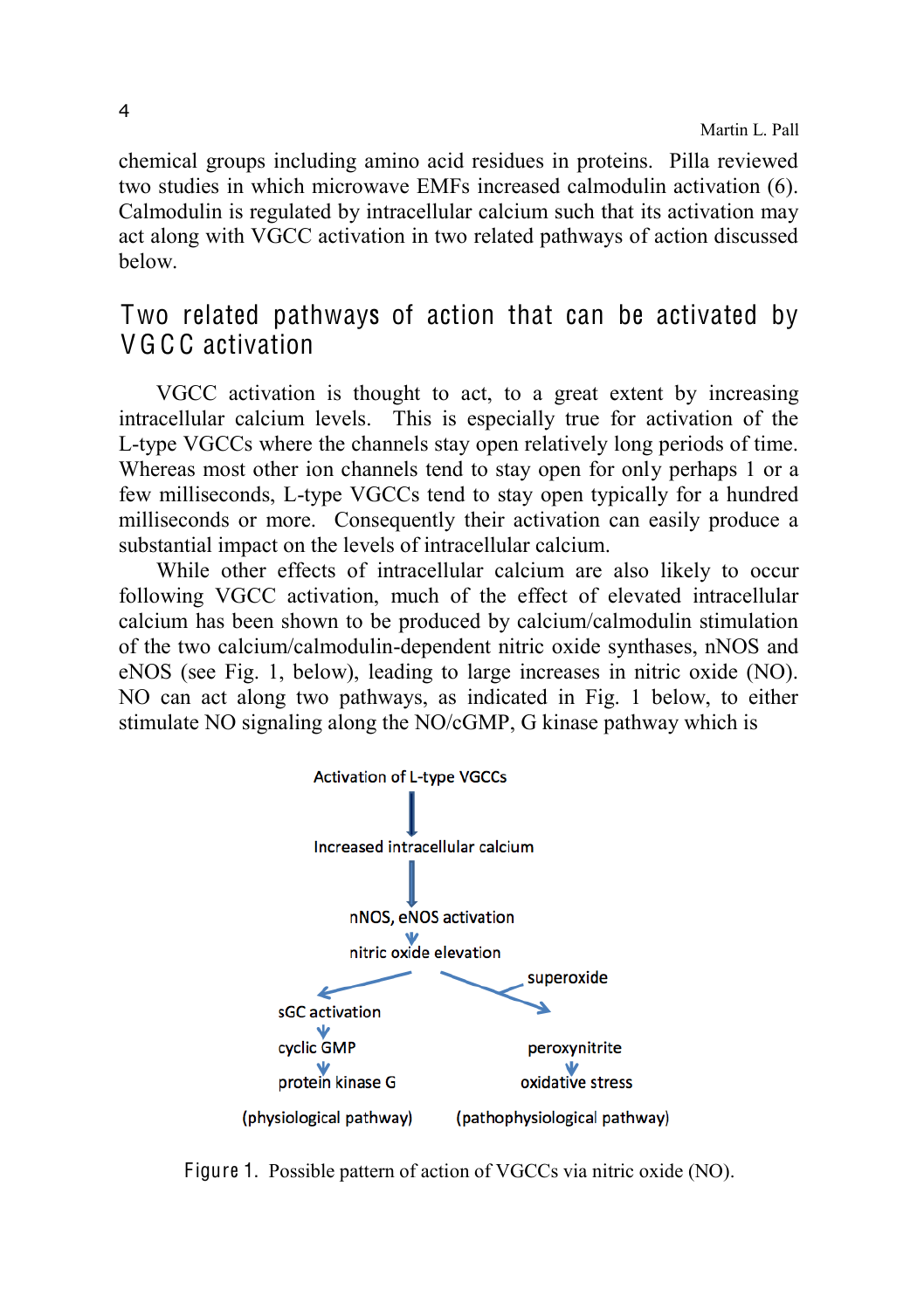thought to be the main pathway of action of NO in producing normal physiological responses. This is thought to be the pathway involved in producing therapeutic effects of EMFs (6,7). In contrast, the pathway leading from NO to peroxynitrite and oxidative stress is thought to be the main pathway of action in pathophysiological responses to EMFs (7); it is the likely pathway of action of EMFs in producing single strand breaks in cellular DNA (7,15). So immediately we can see plausible mechanisms of action for some EMF effects, effects that were inexplicable by the old heating paradigm.

## Other well-documented responses to microwave E M Fs can also be produced via plausible mechanisms via V G C C activation

It can be seen from the previous section that three well-documented responses to microwave EMFs, namely therapeutic effects, single stranded breaks in cellular DNA and oxidative stress, can each be explained as being plausible consequences of VGCC activation by such EMFs. What about other such well-documented effects?

Double strand breaks in DNA, which are detected through the accumulation of micronuclei in cells after microwave and other EMF exposures, can be generated through the same mechanism as single stranded breaks.

Cancer is now well-established to be caused by weak microwave radiation exposures (reviewed in: 12-14). Adey many years ago showed that calcium effects were involved in cancer causation by such weak EMFs (9). It is known that cancer can be produced by a combination of single and double stranded breaks and other changes in DNA produced by peroxynitrite and its radical breakdown products. This NO/peroxynitrite pathway of action has been implicated in what is called inflammatory carcinogenesis (15-17) and provides, therefore a plausible mechanism of action for EMF/VGCC carcinogenesis.

Breakdown of the blood-brain barrier is another commonly reported response to microwave EMF exposure. Such breakdown occurs through peroxynitrite/oxidant product stimulation of the activation of matrix metalloproteinases (MMPs) (18-20), with the MMPs degrading the tight junctions between cells that are essential to maintain the blood-brain barrier (20,21). So again, we have a plausible mechanism leading from microwave EMF exposure to breakdown of the blood-brain barrier.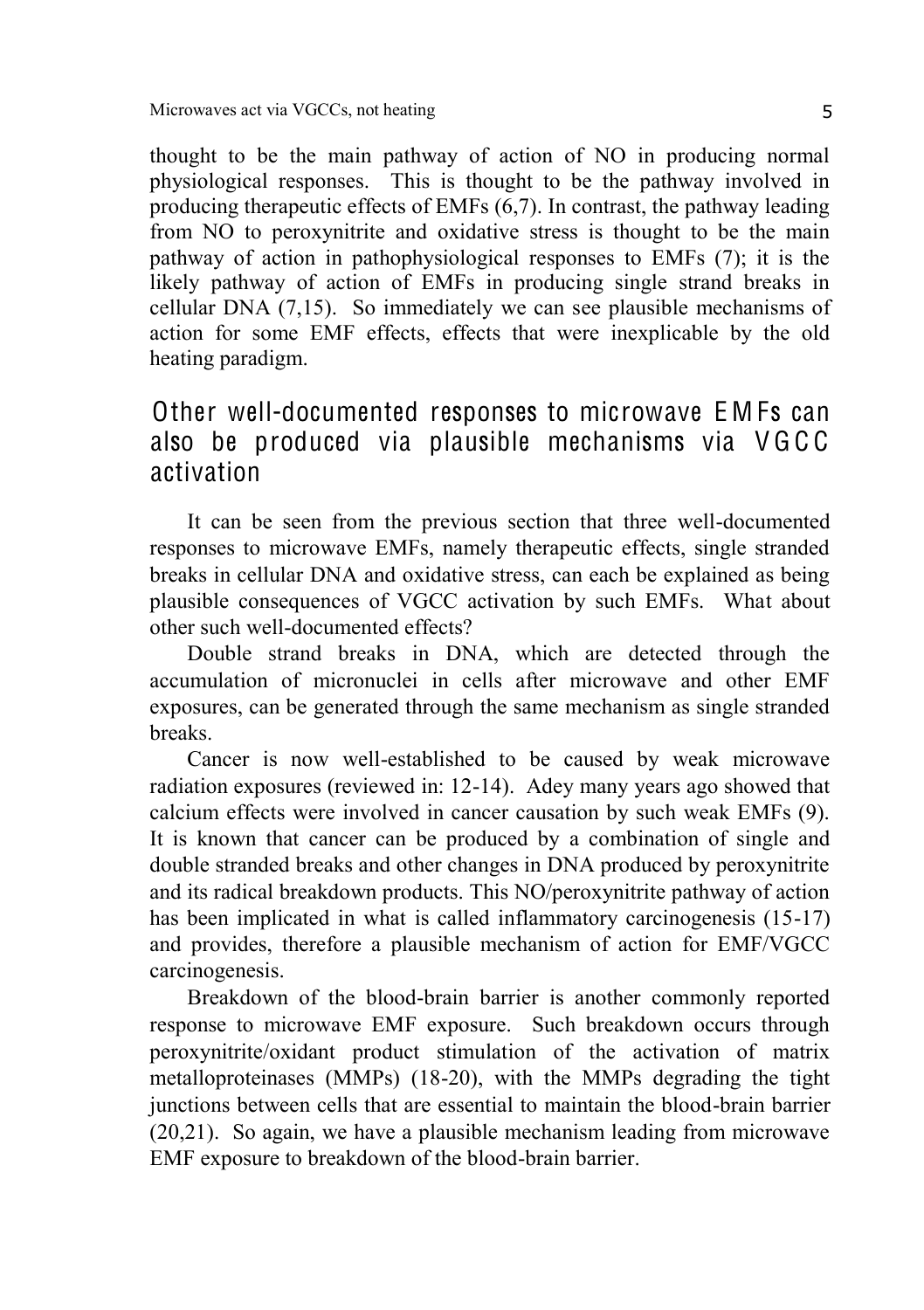There are many studies showing that melatonin levels at night are greatly depressed in people exposed to microwave EMFs, with substantial sleep disruption as an apparent consequence. It has been shown that VGCCs and consequent intracellular calcium have effects on both the entrainment of the circadian rhythm which controls melatonin production as well as a more directly on melatonin production (22,23), providing simple explanations for this effect.

There has been much concern over the both male and female infertility in response to microwave EMF exposure. Such infertility may be caused by multiple effects of VGCC activation, including those produced through the peroxynitrite/oxidative stress pathway. Kesari et al (24) showed important roles of oxidative stress in cell-phone exposure caused male infertility. Double stranded breaks in the DNA of the gamete precursor cells, have been shown to have infertility roles (25). Such double stranded breaks in DNA produce a breakdown of the integrity of the genome and produces, therefore spontaneous early abortion and consequent infertility. However high levels of intracellular calcium can also induce apoptotic cell death through effects of elevated calcium in the mitochondria of those cells (26,27). In males, there may also be a breakdown of the blood-testis barrier via a mechanism identical to the breakdown of the blood-brain barrier, discussed above.

It can be seen from the above that 10 different well-documented microwave EMF effects can be easily explained as being a consequence of EMF VGCC activation: oxidative stress, elevated single and double strand breaks in DNA, therapeutic responses to such EMFs, breakdown of the blood-brain barrier, cancer, melatonin loss, sleep dysfunction, male infertility and female infertility.

#### This may be just the beginning

When one looks at what cell types carry functional VGCCs, there are many. Let's discuss a few of these where there has been substantial study. Most of the cells of the immune system carry VGCCs. O. Johansson (28) reviewed effects of microwave EMFs on the immune system and suggests that increases in allergies and inflammation may be produced by such EMFs.

VGCCs are found widely in the nervous system where almost every neurotransmitter is released in response to VGCC activation (29). There have been studies on the impact of cell phone or cordless phone use on various aspects of brain function but we are still in the very early stages in studying such effects. But given the widespread and important role of VGCCs in the central nervous system, one needs to carefully consider all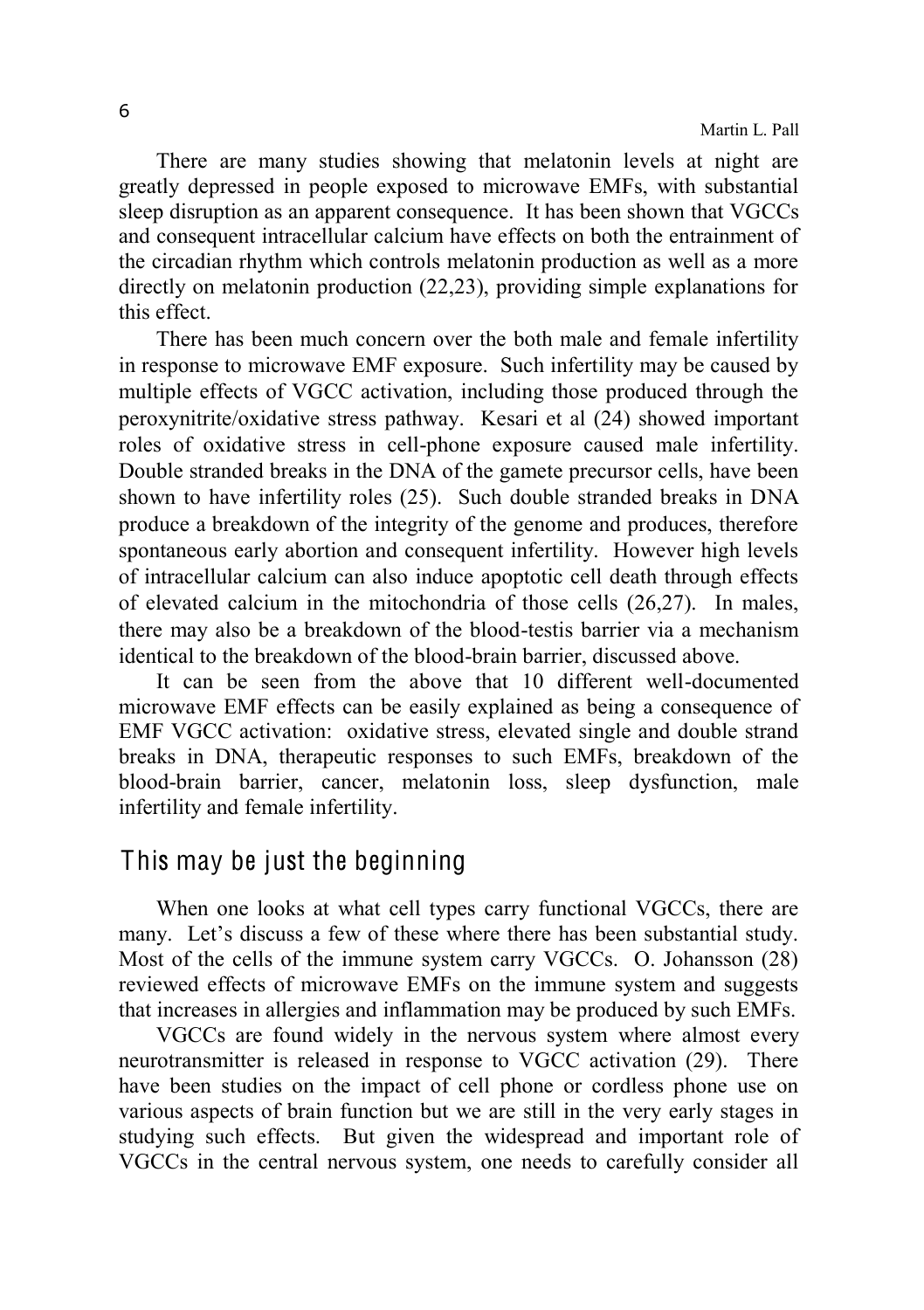types of neuropsychiatric and neurodegenerative responses as to whether or not these may possibly be linked to microwave EMF exposure. There have been many studies showing various changes in neurological function and other brain changes following low level microwave EMF exposures (see for example, refs. 30-48).

Most of the hormones of the body are released under the control of mechanisms triggered by VGCC activation (29). What effects there may be of such possible linkage between EMFs and hormonal control is difficult to fathom. One hormone release system that has been studied in this context is the release of epinephrine/norepinephrine from the chromaffin cells of the adrenal gland. It has been shown in two studies that EMFs stimulate the release of these two hormones by chromaffin cells by a VGCC-dependent mechanism (7) as well as in many other EMF chromaffin cell studies where a VGCC role was not tested. These two hormones, when elevated produce major stress on the body, including psychological stress.

Another cell type where VGCCs have major roles are the pacemaker cells of the heart, endocrine system and central nervous system (29). These pacemaker cells have very high densities of VGCCs in them and may, therefore, be particularly susceptible to EMF activation. In the heart hyperactivity of the VGCCs produces tachycardia and arrhythmias, leading in some cases to sudden cardiac death (49,50). There are studies, in two cases going back to the 1960s (51,52), showing that isolated animal hearts exposed to microwave EMFs (again, well within current safety standards) developed tachycardia and arrhythmia and Havas has shown that some electromagnetic hypersensitive (EHS) individuals developed instantaneous tachycardia when unknowingly exposed to an activated cordless phone (53,54). We currently have an epidemic of tachycardia, arrhythmia and sudden cardiac death despite the fact that ischemic heart disease is decreasing. Could this be due to microwave EMF exposure? This is a possibility that cannot be ruled out at this point.

We are still in the early stages of studying many of these issues but safety standards should, of course, be genuinely tied to real safety, not simply to incomplete knowledge of extremely important potential and plausible hazards.

Are we going to jettison our false safety standards in favor of some that are at least somewhat biologically relevant?

#### Pulsed fields and different frequencies and intensities

It has been known for well over a quarter of a century that pulsed microwave fields are much more biologically active than are non-pulsed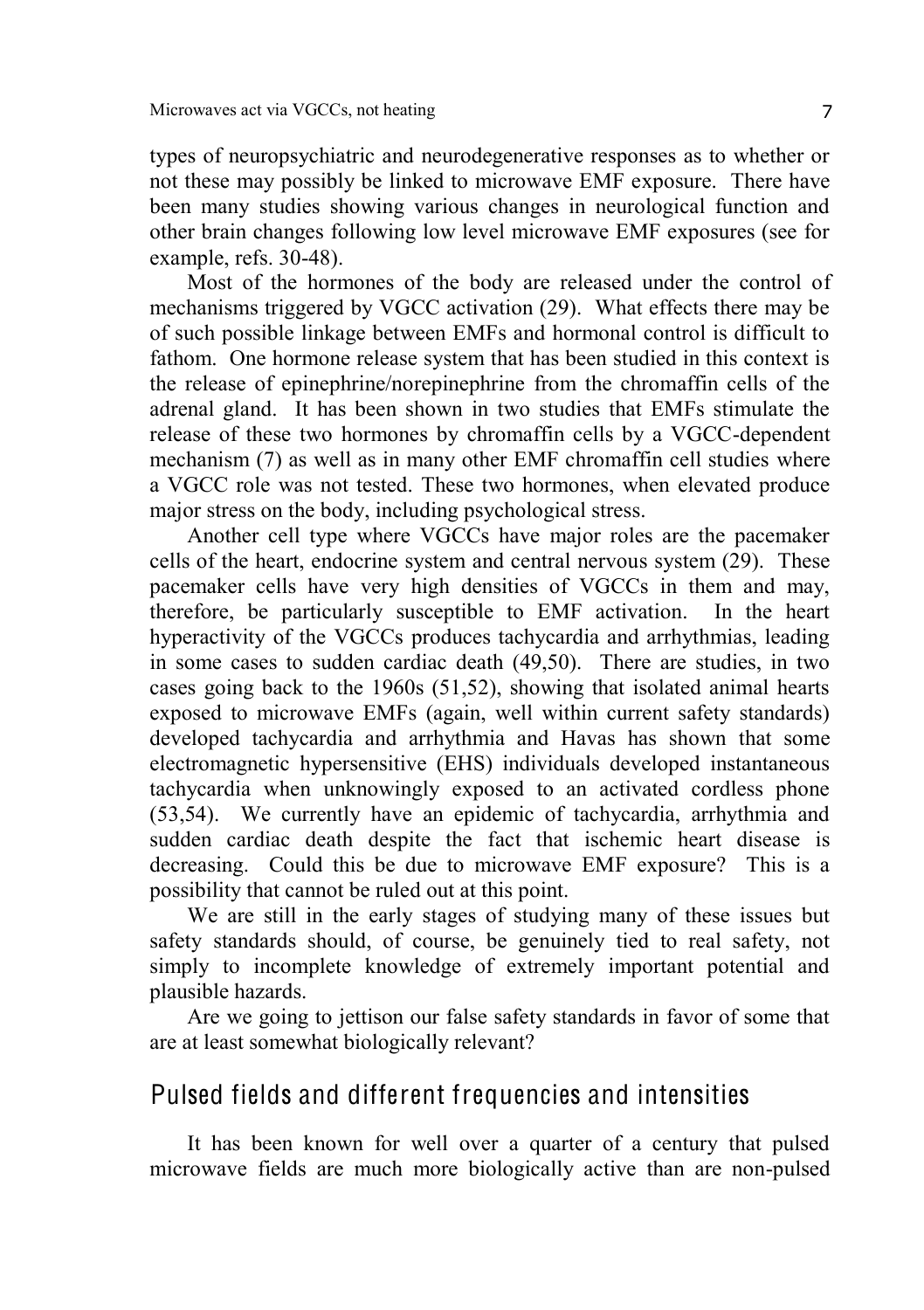fields. This is still another type of observation that is completely inconsistent with heating being the main effect. Pulsed fields are, of course, produced by any type of wireless communication device since it is the pattern of pulsations that conveys the information. However because different devices often use different types of pulsation patterns, we are left with the information that pulsations are important but we don't know how biologically active the different pulsation patterns are. So how can we rationally compare the dangers of one device vs another? The answer is we can't at this time because we don't have the required information

Furthermore Barrie Trower, a retired military intelligence expert from the U.K. has stated that different wavelengths vary in their biological activities as well, but the specifics are all classified by multiple countries because of "national security." The problem of course is that this does not help the security of our bodies. However, this again says that we cannot compare different wireless communications devices with each other when they work on different wavelengths. Finally, it has been shown that there can be intensity "windows" where biological activity is greater than at intensities both higher and lower than the window intensity (55). This again argues against heating and also makes it impossible to currently predict biological activity without doing actual measurements of biological activity. While in general, lower intensities are safer than higher intensities, this "window" effect shows that there are some biologically important exceptions to this pattern.

## Where do the threats come from and what can we do about them?

The threats come mainly but not solely from cordless communications devices, cell phones, cordless phones, cordless phone bases, Wi-Fi fields, Wi-Fi signaling from computers and tablets, cell phone and other microwave towers, radar units, microwave ovens, so called "smart meters" and all types of other cordless communications devices.

There are also concerns about extremely low frequency fields including 50/60 cycle fields coming from our wiring. In addition, essentially all such wiring nowadays, have various amounts of dirty electricity, which comes from high frequency transients in the electric wiring. These high frequency transients come from all types of digital devices. Digital power supplies, compact fluorescents and also digital inverter boxes used to convert photovoltaic energy from DC to AC and similar devices used in wind generated electricity may be particularly problematic. Dirty electricity can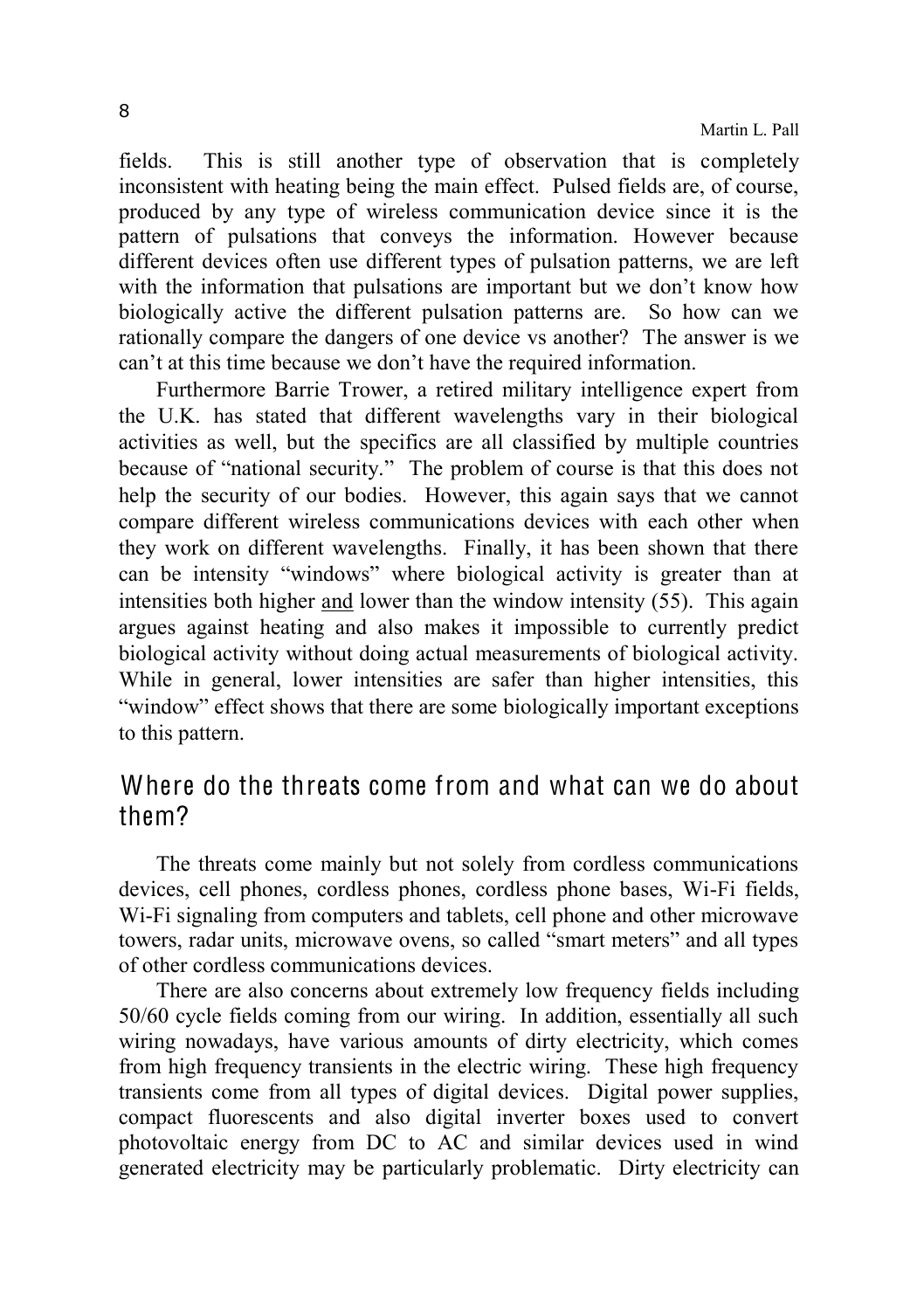move along the power lines and enter houses and other buildings from outside, so you have to deal with your own generation but also levels generated elsewhere in the vicinity. The biological effects of dirty electricity, as reported by Samuel Milham (56), Magda Havas and others are similar to those from microwave EMFs, so it seems likely that dirty electricity works, at least in part via VGCC activation, as well. I am not going to comment further on the dirty electricity problem here, although it is a substantial one.

The various types of devices listed in the first paragraph of this section, all put out pulsed fields with different patterns of pulsation from one device to another, making it impossible to currently predict biological effects of one device based on effects of another. Similarly since the different types of devices use different frequencies, they may differ from one another in biological impact in ways that cannot currently be predicted, given our current dearth of measurements of such effects by different devices. Accordingly, what is needed is a two-phase solution to this public health crisis:

- 1. Lowering exposures from current allowed levels, which use heating effects to compare different devices, by factors of 100 to 1000-fold. We know of, course, that this may be inadequate and that there may still be biological effects with many devices. But such lowering will produce a substantial improvement over current safety standards.
- 2. Use a series of biological response measures to compare biological responses to different devices to allow us to devise more biologically defensible safety standards in the future.

### Lowering exposures by factors of 100 to 1000-fold

There are quite a number of things that can be easily done to improve the current situation. One can put shielding materials on the bottom of laptop computers and the back of tablets to lower exposures to our bodies. Wi-Fi fields are poorly designed with exposure levels of 1000 to 10,000 times that necessary for function when one is located near the Wi-Fi antenna. They can be redesigned to greatly lower such maximum exposures  $-$  the problem is that there has not been any focus on this issue. There are still problems using Wi-Fi in schools even if one does this, because a whole classroom of laptops communicating back to the Wi-Fi antenna still generates very high fields in a small space. My opinion is that it is better to go back to hard wiring computers in schools to completely avoid such unnecessary exposures.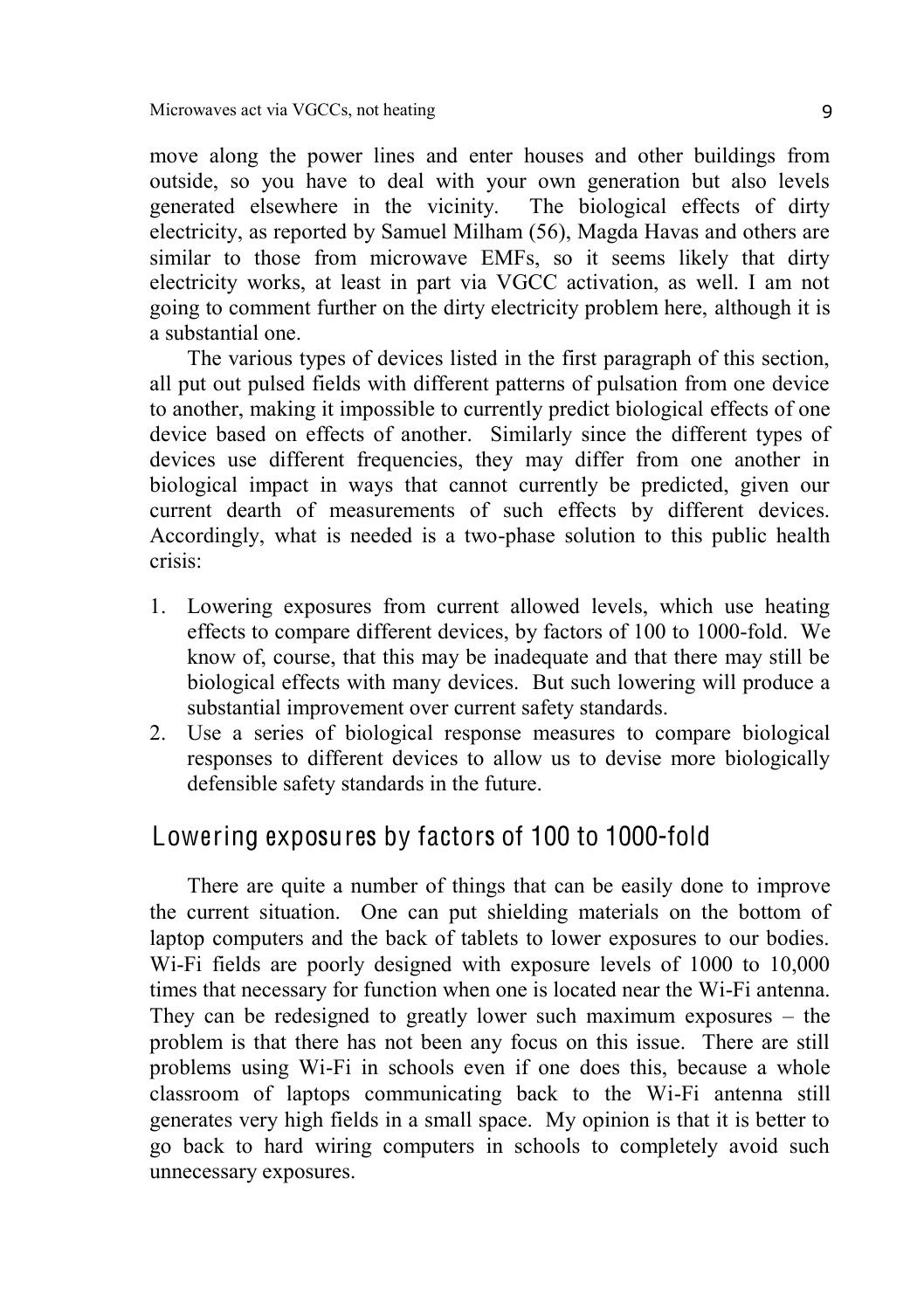Cell phones can be used with headsets or on speakerphone, both of which substantially lower exposures. Headsets should be given to anyone purchasing or otherwise receiving a cell phone, to encourage use. Cell phones can be carried in pouches shielded on one side, so by carrying the cell phone near the body with the shielded side towards the body, exposures can be greatly lowered.

Cordless (DECT) phones in the U.S. and many other countries are poorly designed, having bases which broadcast 24 hours per day. There are cordless phones available in Europe where the bases only broadcast when the phone is in use  $-$  this type of design should be standardized. Most cordless phones are designed so that they can be used circa 200 ft (60 m) away from the base. Most people do not need such long distance usage. By lowering the signal, cutting the distance to 20 ft (6 m), one can cut exposures from the phone 100-fold; redesigning antennae and other properties in such phones could, no doubt, produce further improvements. Changing the design of the phone antennae in either cordless phones or cell phones could lower exposures to the head when these are used without headsets or on speakerphone.

"Smart meters" should be abolished because they use short highintensity pulses of microwave radiation. We know from the nanosecond pulse studies can be very damaging and act via VGCC activation, with activation continuing long after the pulse has ceased (7). It has been known for over 30 years that short microwave pulses can cause massive cellular damage (57). Until we have some biological measures of "smart meter" effects, it is foolhardy in my view to continue using them.

Cell phone and other microwave towers can be redesigned to lower maximum exposures near the tower. Austria has done such redesigns, lowering such exposures by 1000-fold and there is no reason that similar redesigns cannot be done elsewhere.

Microwave ovens also put out pulsed fields, pulsing with the alternating current that runs them. Exposures from microwave ovens can easily be lowered 100-fold or more through simple redesigning, including putting finer grounded metal mesh over windows.

We had, in the U.S., a huge shift in automobile safety from the  $1950$ 's and 60's to the 1980's when safety became a big marketing issue, so companies were competing based on safety, not just style and performance. We need a similar shift in the electronics industry. It can be done if the public knowledge is such that the public demands it, but probably not otherwise.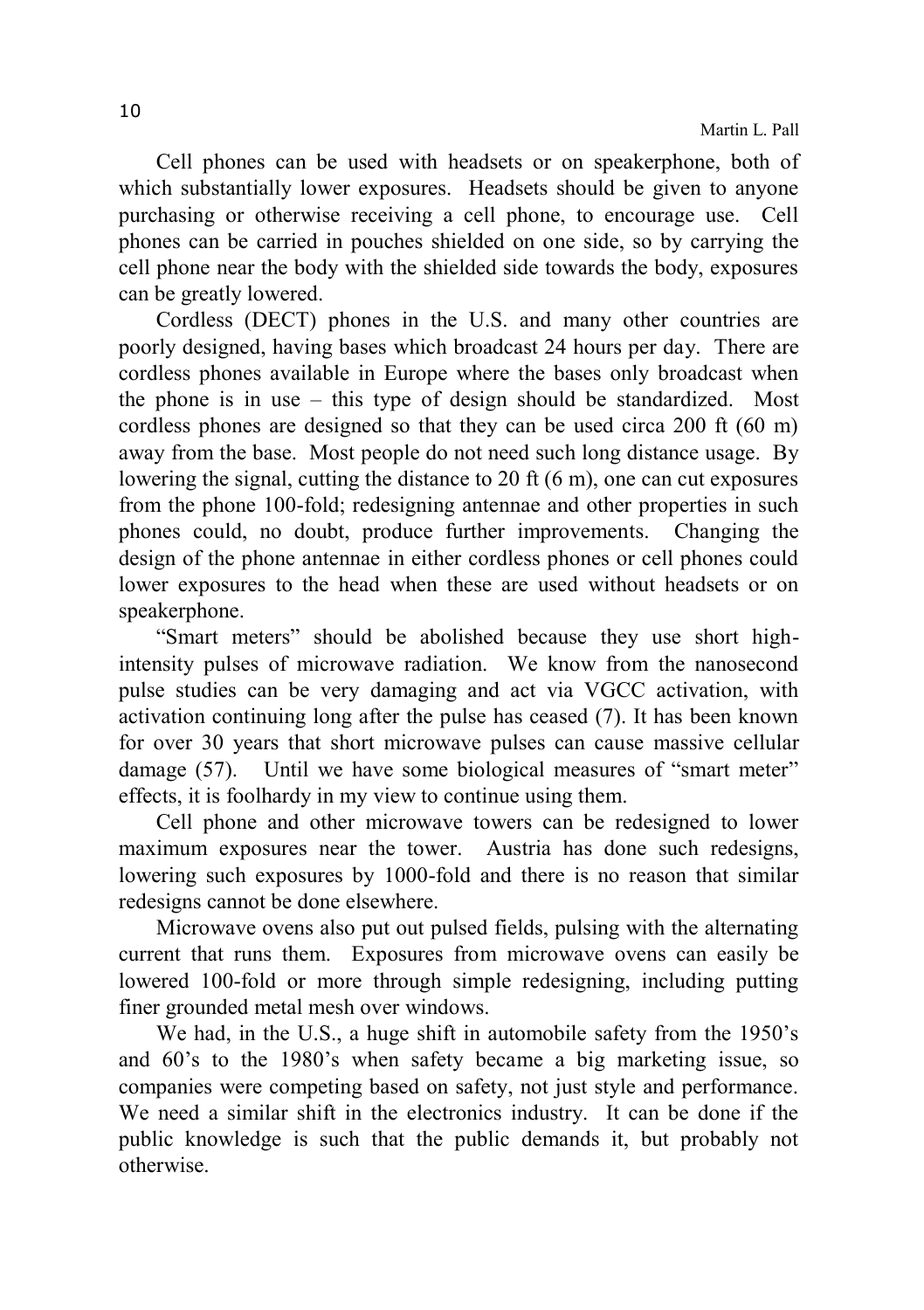### Biological testing

Hardell and Sage (58) argued for biologically based EMF safety standards before the VGCC central mechanism of action was realized. It is possible, of course, that EMF action may occur via other mechanisms, not just VGCC activation, but until such alternatives are identified, they cannot be easily assessed. Because we know that VGCC activation occurs and is very important biologically, this must be the current focus of biological testing. There are 10 types of VGCCs, including four types of L-type channels and also four other types of VGCCs (N-type, P/Q-type, R-type, T-type), with T-types having three forms. These 10 VGCCs differ from one another in their properties and may therefore differ from one another in how easily they become activated by various EMFs. These channels are also subject to multiple forms of biological regulation which may also produce still more heterogeneity in terms of biological responses to EMFs. In general then, cells differ from one another in whether they have VGCCs or not (most but not all do), the types of VGCCs found in specific cell types and the density of the different VGCCs in the plasma membrane and how these VGCCs are regulated in specific cells under specific conditions.

It is highly desirable to test EMF effects using diverse biological responses, to lower the probability of missing important responses to specific types of EMF exposures.

The proposal here is to use three types of biological response tests. Our discussion here is on these three general approaches, but does not provide detailed descriptions of each.

- 1. Cell culture tests: Should use cells known to be sensitive to EMFs. Probably the simplest way to measure responses is to use a nitric oxide electrode positioned in the gas phase over the cells in culture to measure increases in nitric oxide production, as shown earlier by Pilla (59).
- 2. Specific biological effects measured in experimental animals: Some effects that should be considered are: Tachycardia and other changes in heart beat in experimental animals Increased levels of epinephrine/norepinephrine in the blood Changes in neurological function, such as those reported during cell phone or cordless phone use.
- 3. Whole animal studies can be done, by measuring whole body nitric oxide production. Nitric oxide is unstable in the body and it is typically measured through nitrate/nitrite in the blood.

We very much need to get started with such studies which are essential in order to approach genuine safety instead of the fictional safety we have now.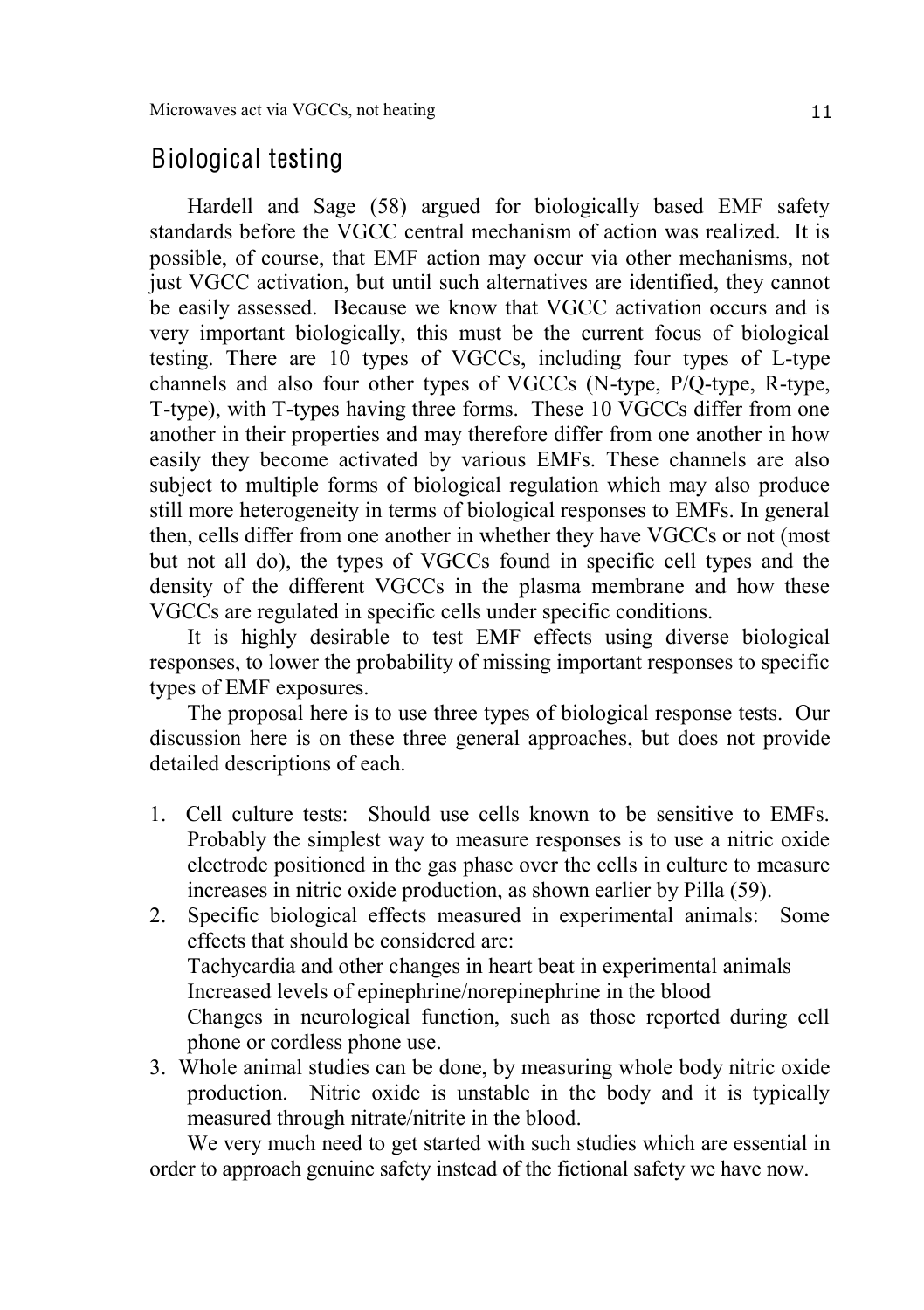## References

- 1. Osepchuk JM, Petersen RC 2003 Historical review of RF exposure standards and the International Committee on Electromagnetic Safety (ICES). Bioelectromagnetics Supplement 6:S7-S16.
- 2. Osepchuk JM, Petersen RC 2001 Safety standards for exposure to RF electromagnetic fields. Microwave Magazine IEEE 2:57-69.
- 3. D'Andrea JA, Ziriax JM, Adair ER. 2007 Neurobiology of hyperthermia Prog Brain Res 162:107-135.
- 4. Tripathy H, Pathak PP 2012 Thermal effect due to induced field of broadcasting radiation. Int J Environ Sci 1:50-55.
- 5. Lin JC 2006 A new IEEE standard for safety levels with respect to human exposure to radio-frequency radiation. Antennas and Propagation Magazine  $48:157-159$ .
- 6. Pilla AA 2013 Nonthermal electromagnetic fields: from first messenger to therapeutic applications. Electromagn Biol Med 32:123-136.
- 7. Pall ML 2013 Electromagnetic fields act via activation of voltage-gated calcium channels to produce beneficial or adverse effects. J Cell Mol Med 17:958-965.
- 8. Walleczek J. 1992 Electromagnetic field effects on cells of the immune system: the role of calcium signaling. FASEB J 6:3177-3185.
- 9. Adey WR. 1993 Biological effects of electromagnetic fields. J Cell Biochem 51:410-416.
- 10. Panagopoulos DJ, Messini N, Karabarbounis A, Philippetis AL, Margaritis LH. 2000 A mechanism for action of oscillating electric fields on cells. Biochem Biophys Res Commun 272:634-640.
- 11. Panagopoulos DJ, Karabarbounis A, Margaritis LH. 2002 Mechanism for action of electromagnetic fields on cells. Biochem Biophys Res Commun 298:95-102.
- 12. Kesari KK, Siddiqui MH, Meena R, Verma HN, Kumar S. 2013 Cell phone radiation exposure on brain and associated biological systems. Indian J Exp Biol 51:187-200.
- 13. Yakymenko I, Sidorik E, Kyrylenko S, Chekhun V. 2011 Long-term exposure to microwave radiation provokes cancer growth: evidences from radars and mobile communication systems. Exp Oncol. 2011 Jun;33(2):62-70.
- 14. Khurana VG, Teo C, Kundi M, Hardell L, Carlberg M. 2009 Cell phones and brain tumors: a review including the long-term epidemiologic data. Surg Neurol 72:205-214
- 15. Graham PM, Li JZ, Dou X, Zhu H, Misra HP, Jia Z, Li Y. 2013 Protection against peroxynitrite-induced DNA damage by mesalamine: implications for anti-inflammation and anti-cancer activity. Mol Cell Biochem 378:291-298.
- 16. Ohshima H, Sawa T, Akaike T. 2006 8-nitroguanine, a product of nitrative DNA damage caused by reactive nitrogen species: formation, occurrence, and implications in inflammation and carcinogenesis. Antioxid Redox Signal 8:1033-1045.
- 17. Kim HW, Murakami A, Williams MV, Ohigashi H. 2003 Mutagenicity of reactive oxygen and nitrogen species as detected by co-culture of activated inflammatory leukocytes and AS52 cells. Carcinogenesis 24:235-241.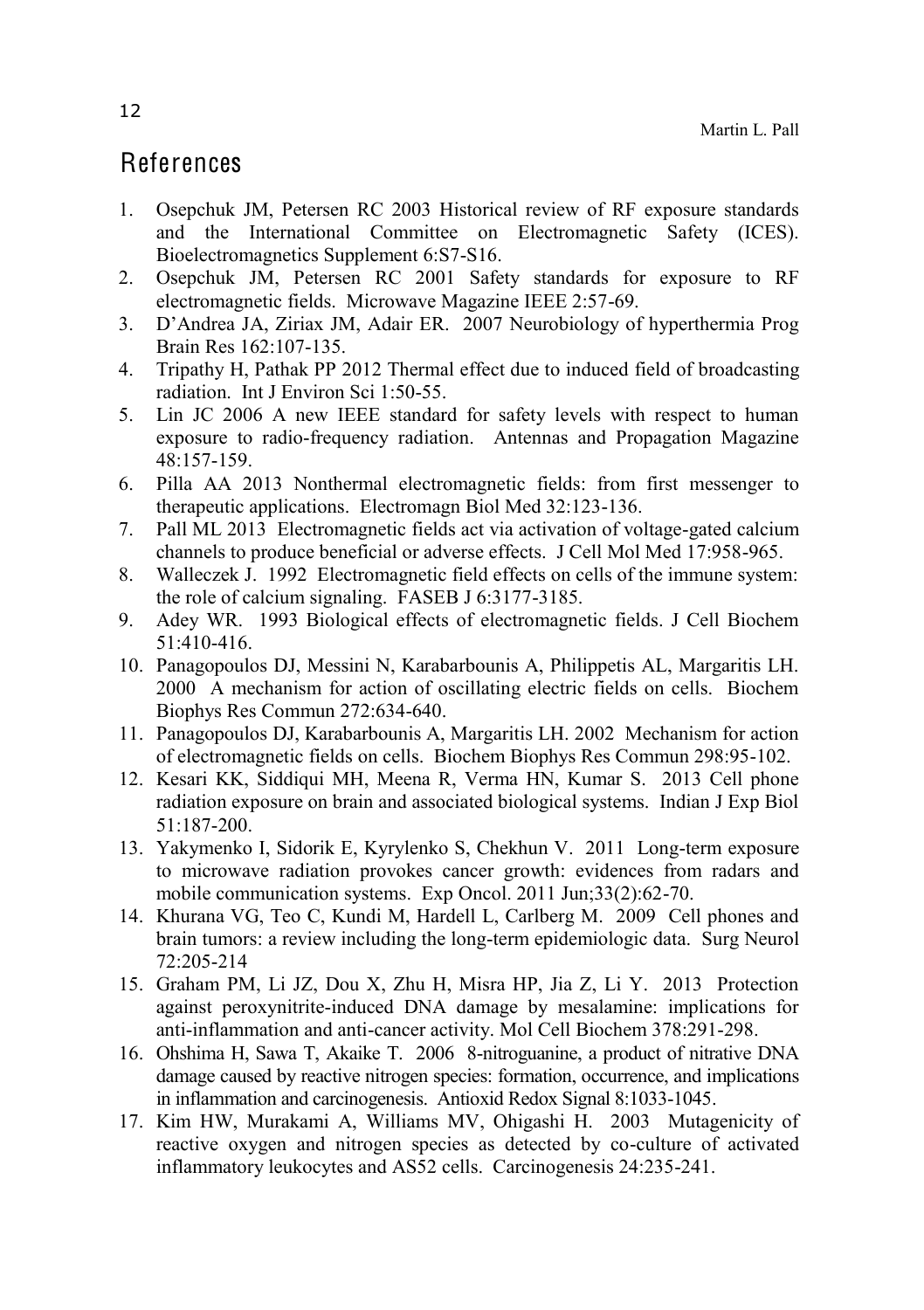- 18. Suofu Y, Clark J, Broderick J, Wagner KR, Tomsick T, Sa Y, Lu A. 2010 Peroxynitrite decomposition catalyst prevents matrix metalloproteinase activation and neurovascular injury after prolonged cerebral ischemia in rats. J Neurochem 115:1266-1276.
- 19. Hossain M, Mazzone P, Tierney W, Cucullo L. 2011 In vitro assessment of tobacco smoke toxicity at the BBB: do antioxidant supplements have a protective role? BMC Neurosci 2011 Sep 24;12:92. doi: 10.1186/1471-2202-12-92.
- 20. Nag S, Kapadia A, Stewart DJ. 2011 Review: molecular pathogenesis of bloodbrain barrier breakdown in acute brain injury. Neuropathol Appl Neurobiol 37:3-23.
- 21. Polimeni M, Prato M. 2014 Host matrix metalloproteinases in cerebral malaria: new kids on the block against blood-brain barrier integrity? Fluids Barriers CNS. 2014 Jan 27;11(1):1. doi: 10.1186/2045-8118-11-1.
- 22. Zatz M, Heath JR 3rd. 1995 Calcium and photoentrainment in chick pineal cells revisited: effects of caffeine, thapsigargin, EGTA, and light on the melatonin rhythm. J Neurochem 65:1332-1341.
- 23. Zatz M, Mullen DA. 1988 Does calcium influx regulate melatonin production through the circadian pacemaker in chick pineal cells? Effects of nitrendipine, Bay K 8644, Co<sub>2</sub>+, Mn<sub>2</sub>+, and low external Ca<sub>2</sub>+. Brain Res 463:305-316.
- 24. Kesari KK, Kuman S, Behari J. 2011 Effects of radiofrequency electromagnetic wave exposure from cellular phones on reproductive pattern in male Wistar rats. Appl Biochem Biotechnol 164:546-549.
- 25. Avendaño C, Mata A, Sanchez Sarmiento CA, Doncel GF. 2012 Use of laptop computers connected to internet through Wi-Fi decreases human sperm motility and increases sperm DNA fragmentation. Fertil Steril 97:39-45.
- 26. Hajnóczky G, Csordás G, Das S, Garcia-Perez C, Saotome M, Sinha Roy S, Yi M. 2006 Mitochondrial calcium signalling and cell death: approaches for assessing the role of mitochondrial Ca2+ uptake in apoptosis. Cell Calcium 40:553-560.
- 27. Webster KA. 2012 Mitochondrial membrane permeabilization and cell death during myocardial infarction: roles of calcium and reactive oxygen species. Future Cardiol 8:863-884.
- 28. Johansson O. 2009 Disturbance of the immune system by electromagnetic fields-A potentially underlying cause for cellular damage and tissue repair reduction which could lead to disease and impairment. Pathophysiology 16:157-77.
- 29. Catterall WA, Perez-Reyes E, Snutch TP, Striessnig J. 2005 International Union of Pharmacology. XLVIII. Nomenclature and structure-function relationships of voltage-gated calcium channels. Pharmacol Rev 57:411-25.
- 30. Khurana VG, Hardell L, Everaert J, Bortkiewicz A, Carlberg M, Ahonen M. 2010 Epidemiological evidence for a health risk from mobile phone base stations. Int J Occup Environ Health 16:263-267.
- 31. Papageorgiou CC, Hountala CD, Maganioti AE, Kyprianou MA, Rabavilas AD, Papadimitriou GN, Capsalis CN. 2011 Effects of Wi-Fi signals on the p300 component of event-related potentials during an auditory hayling task. J Integr Neurosci 10:189-202.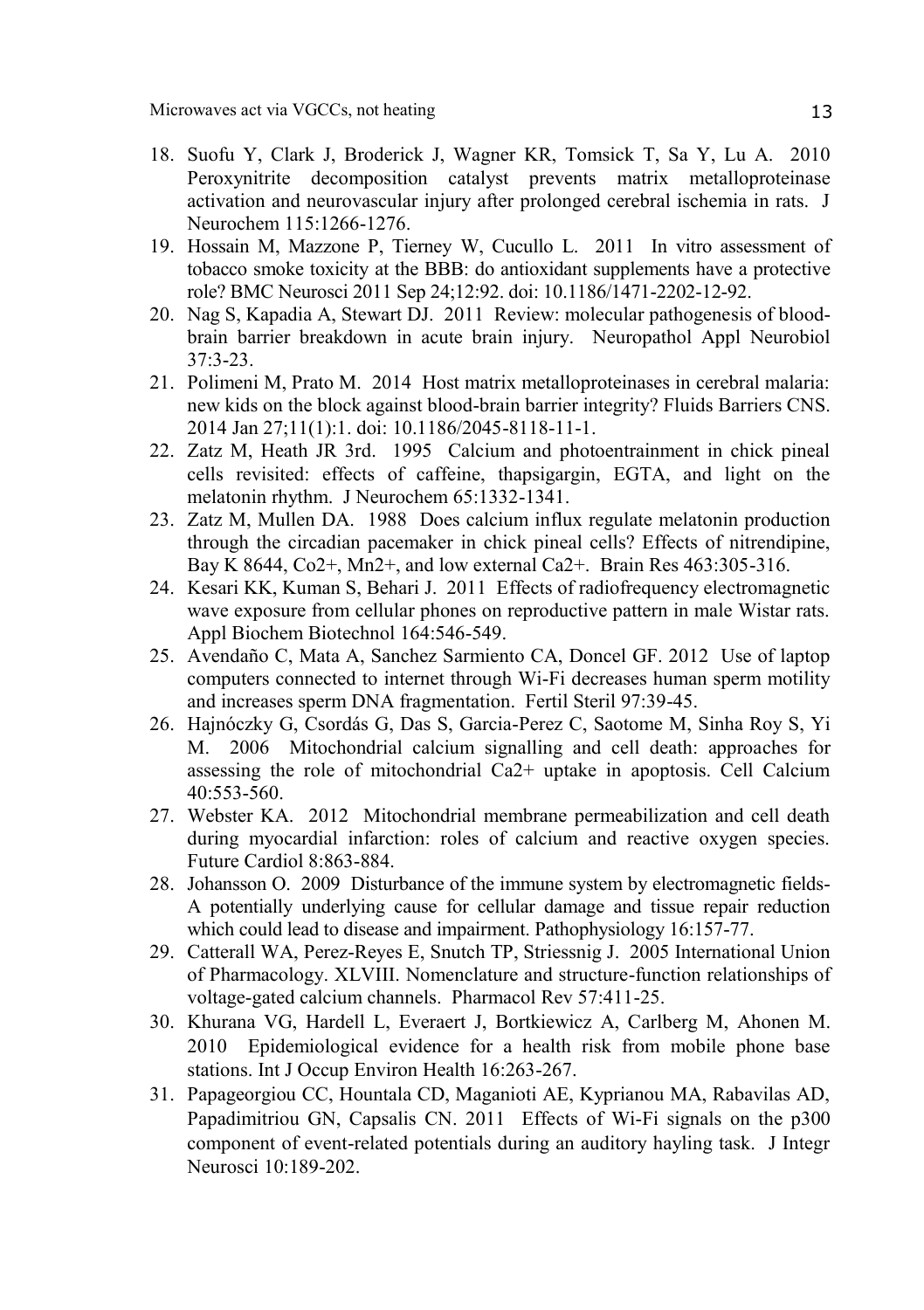- 32. Divan HA, Kheifets L, Obel C, Olsen J. 2008 Prenatal and postnatal exposure to cell phone use and behavioral problems in children. Epidemiology 19:523-529.
- 33. Odaci E, Bas O, Kaplan S. 2008 Effects of prenatal exposure to a 900 MHz electromagnetic field on the dentate gyrus of rats: a stereological and histopathological study. Brain Res 1238:224-229.
- 34. Bas O, Odaci E, Mollaoglu H, Ucok K, Kaplan S. 2009 Chronic prenatal exposure to the 900 megahertz electromagnetic field induces pyramidal cell loss in the hippocampus of newborn rats. Toxicol Ind Health 25:377-384.
- 35. Bas O, Odaci E, Kaplan S, Acer N, Ucok K, Colakoglu S. 2009 900 MHz electromagnetic field exposure affects qualitative and quantitative features of hippocampal pyramidal cells in the adult female rat. Brain Res 1265:178-185.
- 36. Bodera P, Stankiewicz W, Antkowiak B, Paluch M, Kieliszek J, Sobiech J, Zdanowski R, Wojdas A, Siwicki AK, Skopińska-Rózewska E. 2012 Suppressive effect of electromagnetic field on analgesic activity of tramadol in rats. Pol J Vet Sci 15:95-100.
- 37. Fragopoulou AF, Samara A, Antonelou MH, Xanthopoulou A, Papadopoulou A, Vougas K, Koutsogiannopoulou E, Anastasiadou E, Stravopodis DJ, Tsangaris GT, Margaritis LH. 2012 Brain proteome response following whole body exposure of mice to mobile phone or wireless DECT base radiation. Electromagn Biol Med 31:250-274.
- 38. Paulraj R, Behari J. 2006 Protein kinase C activity in developing rat brain cells exposed to 2.45 GHz radiation. Electromagn Biol Med 25:61-70.
- 39. Khurana VG, Hardell L, Everaert J, Bortkiewicz A, Carlberg M, Ahonen M. 2010 Epidemiological evidence for a health risk from mobile phone base stations. Int J Occup Environ Health 16:263-267.
- 40. Mausset-Bonnefont AL, Hirbec H, Bonnefont X, Privat A, Vignon J, de Sèze R. 2004 Acute exposure to GSM 900-MHz electromagnetic fields induces glial reactivity and biochemical modifications in the rat brain. Neurobiol Dis 17:445-454.
- 41. Thomas JR, Schrot J, Banvard RA. 1982 Comparative effects of pulsed and continuous-wave 2.8 GHz microwaves on temporally defined behavior. Bioelectromagnetics 3:227-235.
- 42. Ito H, Bassett CA. 1984 Effect of weak, pulsing electromagnetic fields on neural regeneration in the rat. Lancet 1(8379):695-698.
- 43. Jiang DP, Li J, Zhang J, Xu SL, Kuang F, Lang HY, Wang YF, An GZ, Li JH, Guo GZ. 2013 Electromagnetic pulse exposure induces overexpression of beta amyloid protein in rats. Arch Med Res 44:178-184.
- 44. Lai H, Singh NP. 1995 Acute low-intensity microwave exposure increases DNA single-strand breaks in rat brain cells. Bioelectromagnetics 16:207-210.
- 45. Sokolovic D, Djindjic B, Nikolic J, Bjelakovic G, Pavlovic D, Kocic G, Krstic D, Cvetkovic T, Pavlovic V. 2008 Melatonin reduces oxidative stress induced by chronic exposure of microwave radiation from mobile phones in rat brain. J Radiat Res 49:579-586.
- 46. Lai H, Carino MA, Horita A, Guy AW. 1992 Single vs. repeated microwave exposure: effects on benzodiazepine receptors in the brain of the rat. Bioelectromagnetics. 1992;13(1):57-66.